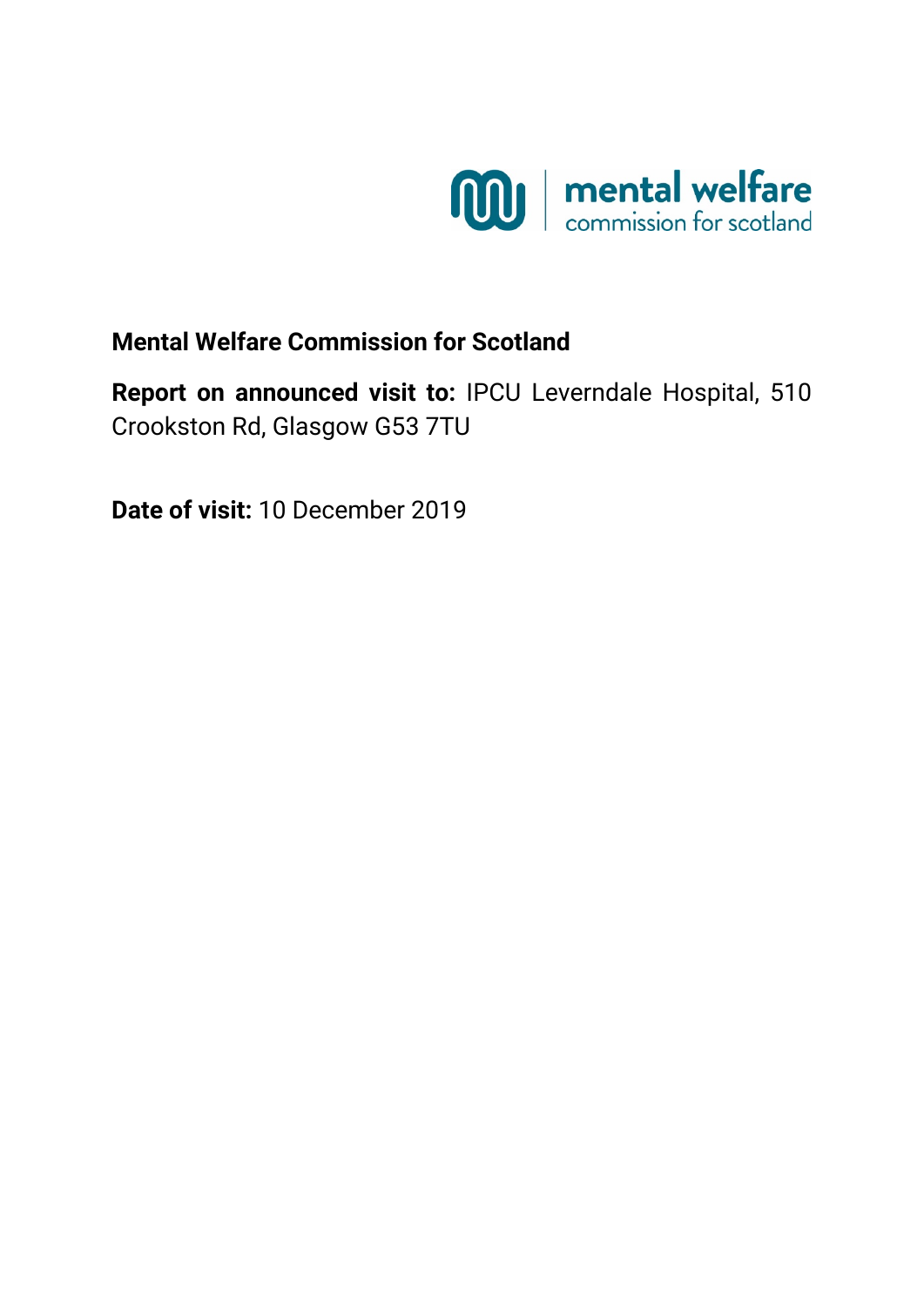### **Where we visited**

The Intensive Psychiatric Care Unit (IPCU) at Leverndale Hospital is a 12-bedded unit for patients (aged 18-65 years) requiring intensive treatment and intervention. Patients are generally from the South Glasgow area. An IPCU provides intensive treatment and interventions to patients who present an increased level of clinical risk and require an increased level of observation. IPCUs generally have a higher ratio of staff to patients and a locked door. It would be expected that staff working in IPCUs have particular skills and experience in caring for acutely ill and often distressed patients.

The ward is a mixed-sex facility (though patients tend to be predominantly male) with a mix of single rooms and small dormitory accommodation. The layout of the ward allows for an area of female rooms and an area of male rooms.

On the day of our visit, 11 of the 12 beds were occupied, with a further patient due to be admitted later in the day. All the patients were male.

We last visited this service on 30 January 2019 and we made recommendations regarding the need to review the needs of patients who had been in the IPCU for over 12 months and also the need to address issues regarding the authorisation of intramuscular medication for some patients.

On the day of this visit we wanted to follow up on the recommendations from our last visit and also look at more general issues important for patient care.

## **Who we met with**

We met with and/or reviewed the care and treatment of seven patients and spoke with one relative during our visit.

We also spoke with the nurse in charge and other nurses on the ward.

# **Commission visitors**

Paul Noyes, Social Work Officer

Mary Hattie, Nursing Officer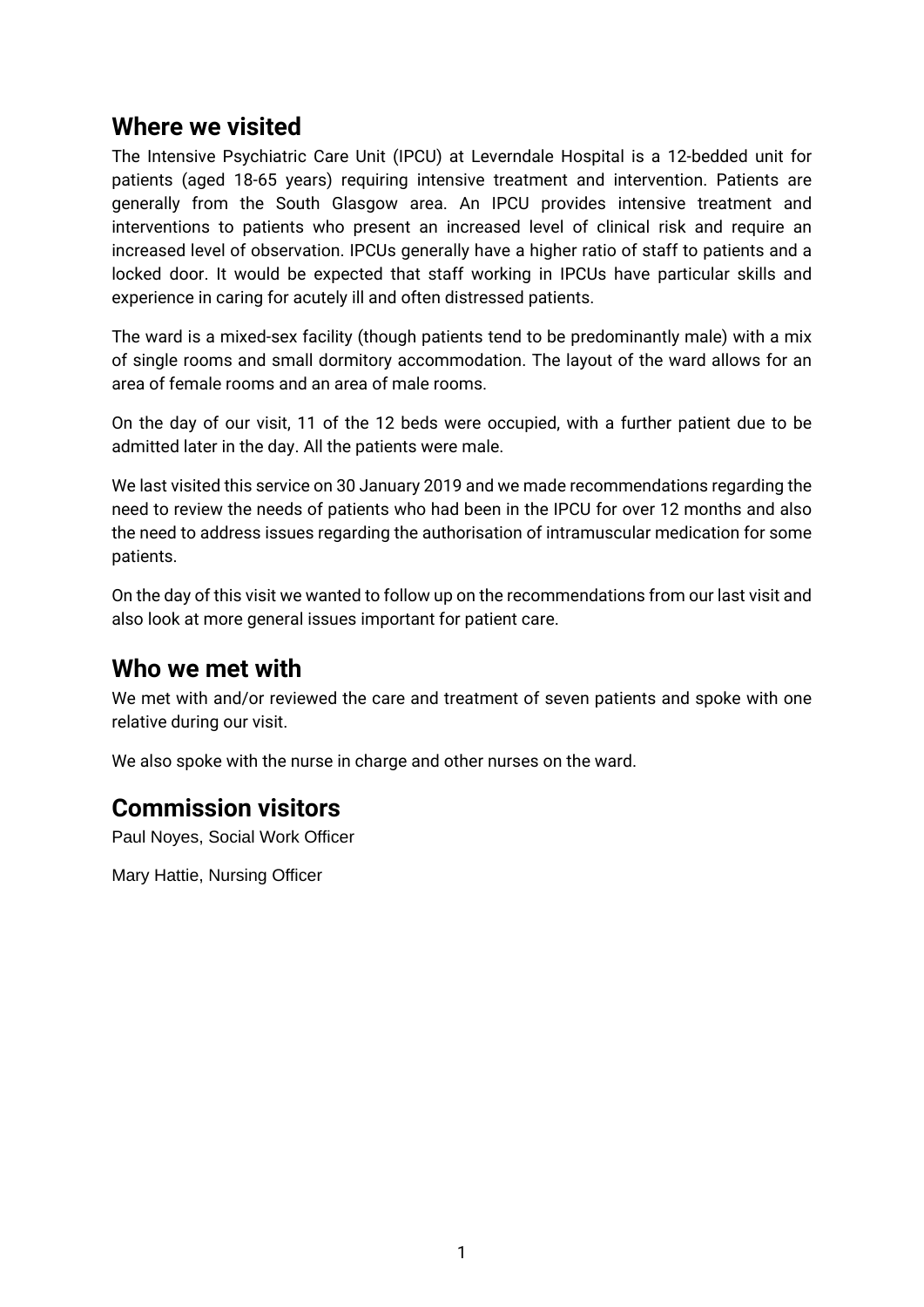## **What people told us and what we found**

### **Care, treatment, support and participation**

The overall situation on the ward was very similar to that of our previous visits.

The ward continues to run at full capacity and patients in the IPCU generally require a lot of staff support due to an increased level of clinical risk and increased levels of observation. The ward is therefore a busy environment and there were two patients on enhanced one-to-one observations at the time of our visit. Due to demands on IPCU beds, there are considerable pressures to move patients back to admission wards, so generally patients in the IPCU have a high level of need. Most patients come to the IPCU from the acute wards or from the community. The ward is also receiving an increasing number of transfers of patients from prison due to the pressures on forensic beds in medium and low security hospitals.

We heard that the ward staff group has continued to be very constant which helps maintain a settled atmosphere in the ward. Staff we spoke to had a good knowledge of the patients and their individual situations and needs. The ward appeared calm and settled during the time of our visit.

The patients we met with generally spoke favourably about their care and treatment on the ward, though several were very unwell and less able to discuss their care.

Most patients said that they felt included in their care and saw their doctors regularly. They felt they could discuss their care plans and medication. There was evidence of patients' care being reviewed at the weekly multidisciplinary team (MDT) meetings. We found care plans were personalised and regularly reviewed. We also saw comprehensive assessments of risk which is important in an IPCU setting. Though patients told us they felt included in their care, we found very few of the care plans were actually countersigned by patients, this should be improved.

The Commission has published a good practice guide on care plans. It is designed to help nurses and other clinical staff create person-centred care plans for people with mental ill health, dementia or learning disability, and can be found at:

#### [https://www.mwcscot.org.uk/sites/default/files/2019-](https://www.mwcscot.org.uk/sites/default/files/2019-08/PersonCentredCarePlans_GoodPracticeGuide_August2019_0.pdf) [08/PersonCentredCarePlans\\_GoodPracticeGuide\\_August2019\\_0.pdf](https://www.mwcscot.org.uk/sites/default/files/2019-08/PersonCentredCarePlans_GoodPracticeGuide_August2019_0.pdf)

The ward has recently moved to the electronic EMIS records system; most records are now on this system though some notes including care plans are still in paper form. We found the EMIS notes to be clear and the MDT notes were sufficiently detailed to reflect progress and future planning for individual patients. The EMIS system is less clear in demonstrating patient involvement as patients are no longer able to countersign documents.

We saw evidence of an overall commitment to involve carers in contact with the ward and good recording of contact with relatives.

We have highlighted concerns on previous visits in relation to a number of patients having spent more than a year in the ward, and this is still the case. There were four patients who had been in the IPCU ward for more than a year at the time of our visit including one who has been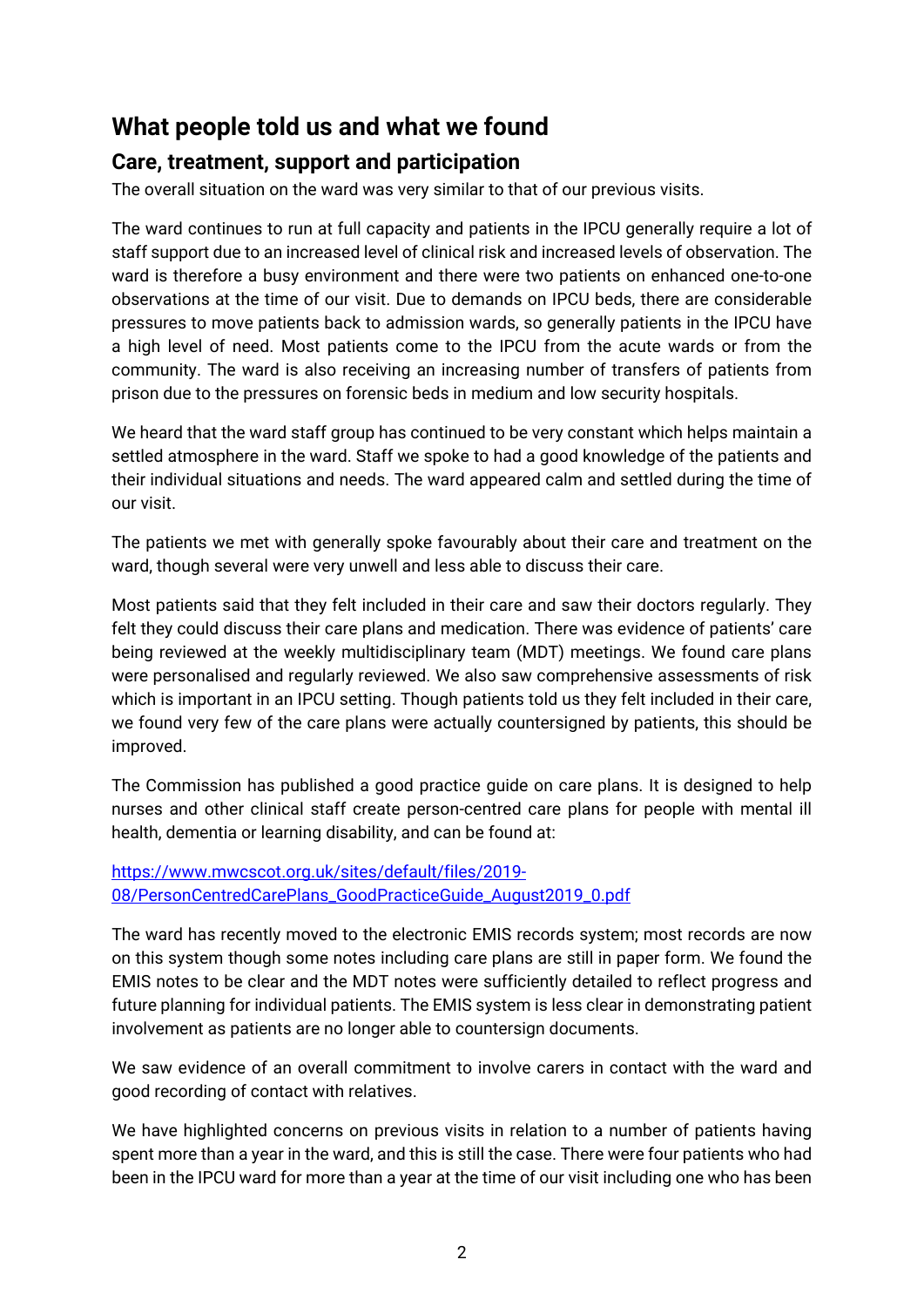there for over four years and another over three years. The ward has made some specific adaptations to accommodate the needs for one of these patients and there is no suggestion that they are not receiving appropriate care. The IPCU environment is, however, not intended for long term care and does not provide the specialist therapeutic interventions required in these cases particularly in relation to not having a dedicated psychology resource for the ward.

#### **Recommendation 1:**

Managers to review psychology provision to the IPCU ward give the number of longer term patients.

It is evident that the difficulties of moving patients on to more appropriate specialist resources is still very much an issue and is an indication of a lack of available longer term services. Leverndale is not the only IPCU in NHS Greater Glasgow and Clyde where this issue has been raised by the Commission. Given the particular difficulties in accessing forensic beds locally other alternatives need to be considered so as not to disadvantage IPCU patients.

#### **Recommendation 2:**

Managers to develop proposals to address the issue of long patient stays in IPCUs.

There were no members of advocacy staff present on the ward on the day of our visit, but staff informed us that advocacy is readily available to patients on the ward.

The ward has input from a 'money matters' worker once a week which is very helpful to patients and staff in relation to helping patients with their benefits and finances. This can alleviate stresses in relation to finances and also help patients with returning home.

### **Use of mental health and incapacity legislation**

All patients on the ward at the time of our visit were, as we expected, detained under the Mental Health (Care and Treatment) (Scotland) Act 2003 ('the Mental Health Act') or the Criminal Procedure (Scotland) Act 1995. Patients being detained is consistent with the nature of the IPCU facility. We found paperwork under Mental Health Act paperwork easily in patient notes.

We also established that all the detained patients who required them, had certificates authorising treatment (T3 forms). Lack of appropriate authorisation for some patient medications had been a recommendation in our last report and we were pleased to see this had been addressed.

### **Rights and restrictions**

The IPCU is a locked ward and as we would expect for reasons of patient safety and risk factors. We were however concerned about the length of stay of many of the patients as this ward is not intended for long stay patients, as outlined in our earlier recommendation.

We spoke with some patients who were able to get escorted or unescorted time out of the ward which they very much appreciated. The ward tried to accommodate this as much as possible.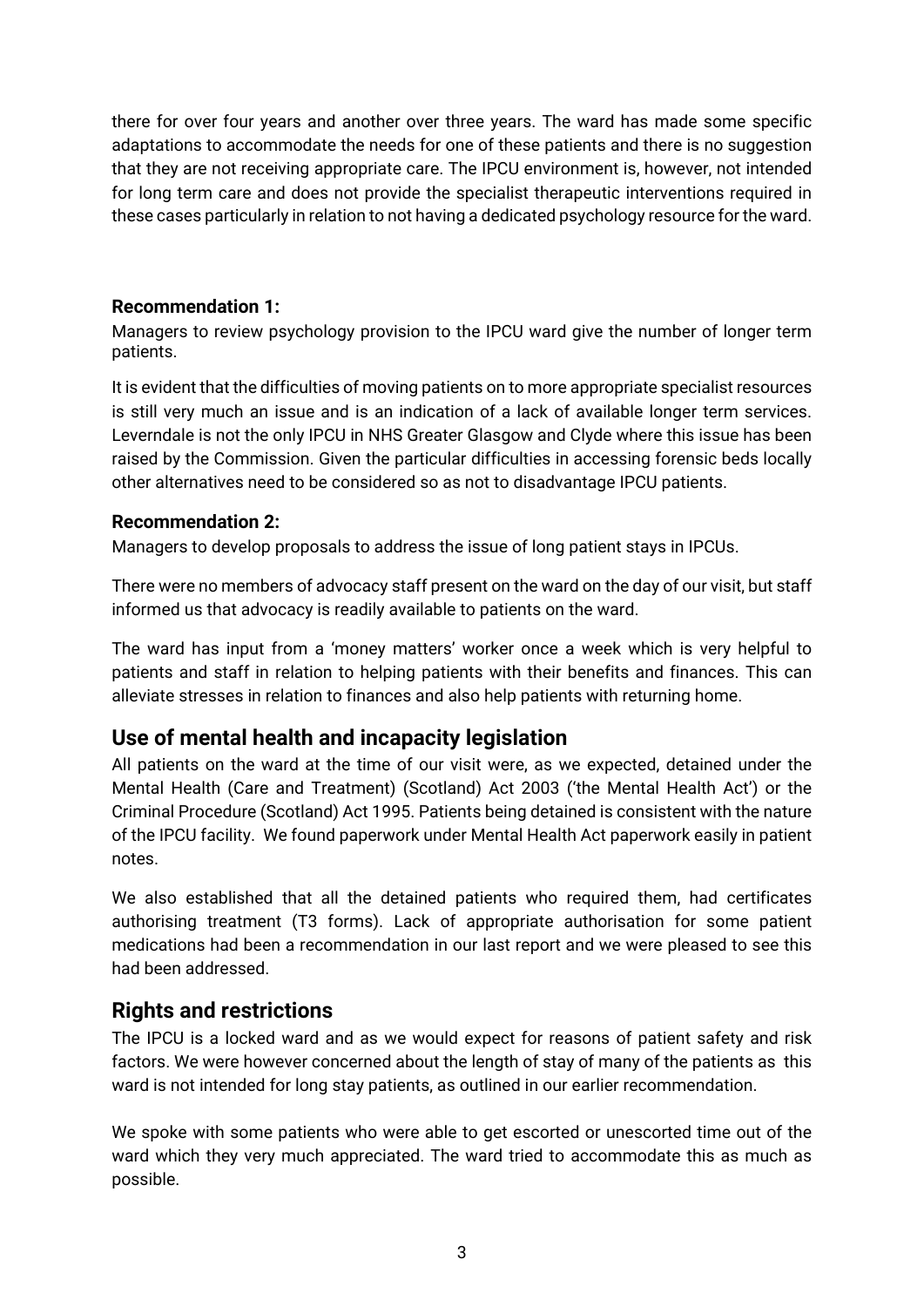The Commission has developed *[Rights in Mind.](https://www.mwcscot.org.uk/law-and-rights/rights-mind)* This pathway is designed to help staff in mental health services ensure that Patients have their human rights respected at key points in their treatment. This can be found at:

<https://www.mwcscot.org.uk/law-and-rights/rights-mind>

### **Activity and occupation**

In the past the ward had a dedicated activity nurse but since this nurse left post activity provision is now part of the nursing rota. Additional activity is facilitated by occupational therapy (OT) and there are twice-weekly physical activity sessions arranged by the physiotherapist.

Given the nature of the ward, patients are often very unwell and sometimes find it difficult to engage in activity, activity tends to take place either individually or in small groups. Patients spoke mainly of playing pool and listening to music. It does seem that the loss of a specific activity co-ordinator is missed in providing more focus to activity.

### **The physical environment**

There has been little specific change to the ward environment since our last visit. The ward is located in one of the older buildings on the Leverndale site and the bedrooms are a mix of seven single rooms and dormitory accommodation. The ward has two day areas, a quiet area and an activity room. The main dining area can also be used for groups and visiting.

The ward is fairly clean and bright environment, no patients raised any concerns about the accommodation.

Patients have access to an easily accessible, enclosed garden; there is a variety of exercise equipment in the garden area.

### **Any other comments**

One patient raised the issue of food and was very concerned with the issue of being able to maintain a healthy diet. Issues seemed to relate to food quality, freshness and quantity. One of the particular difficulties in a restricted setting is that patients have little in the way of alternative to what the hospital provides. If there are concerns with regard to the food provided on the ward these should be addressed.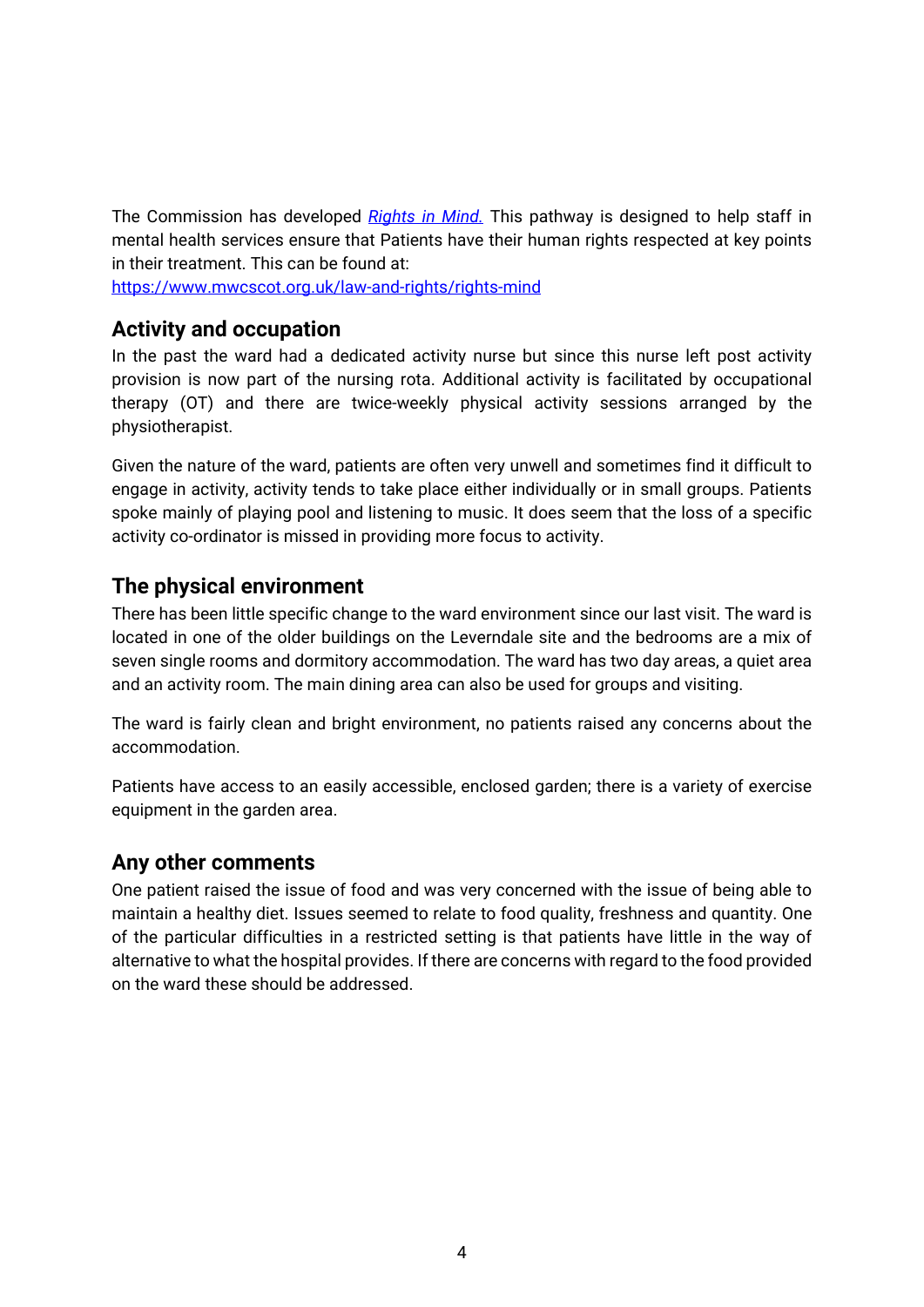# **Summary of recommendations**

- 1. Managers to review psychology provision to the IPCU ward give the number of longer term patients.
- 2. Managers to develop proposals to address the issue of long patient stays in IPCUs.

## **Service response to recommendations**

The Commission requires a response to these recommendations within three months of the date of this report.

A copy of this report will be sent for information to Healthcare Improvement Scotland.

MIKE DIAMOND Executive Director (Social Work)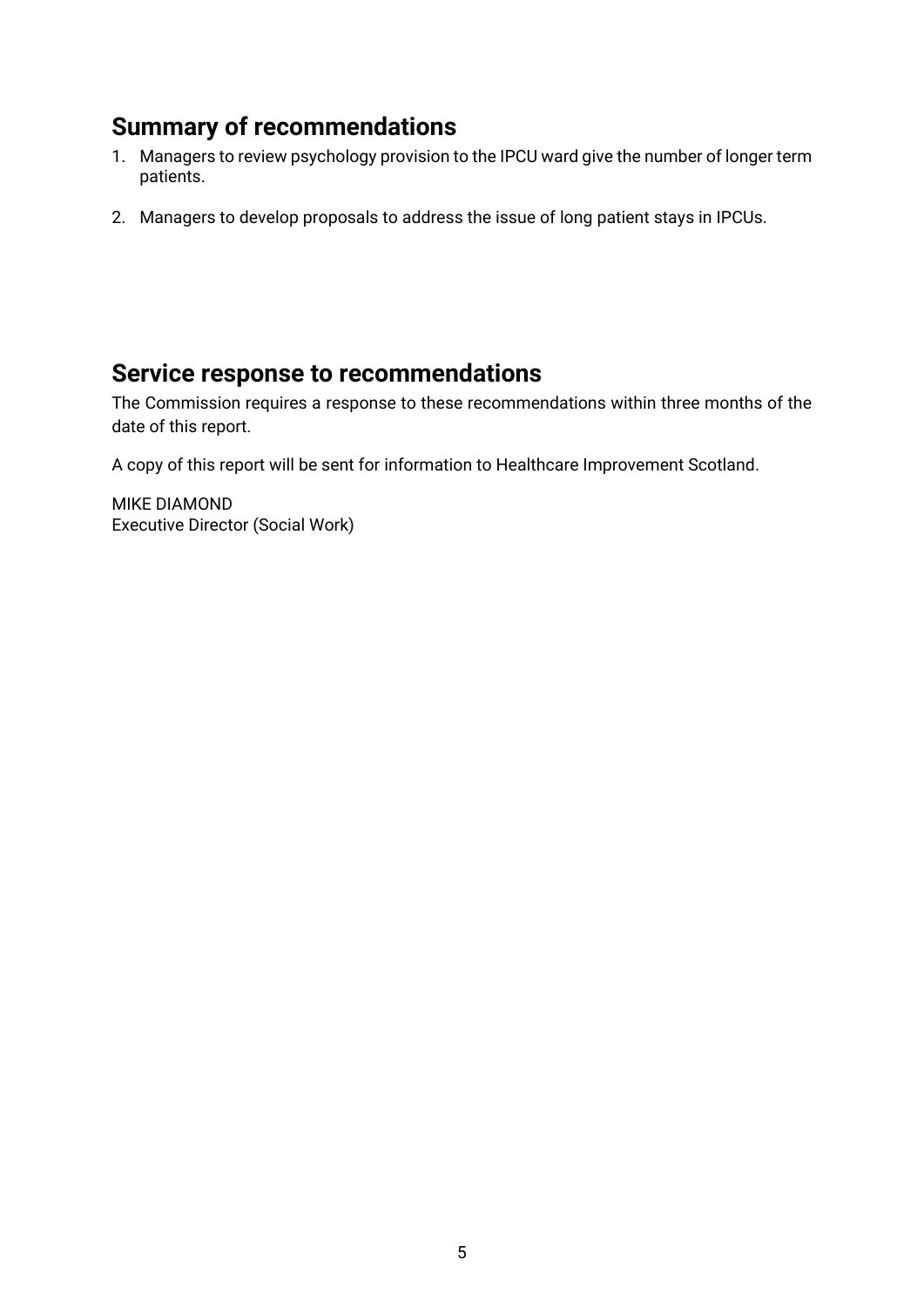# **About the Mental Welfare Commission and our local visits**

The Commission's key role is to protect and promote the human rights of people with mental illness, learning disabilities, dementia and related conditions.

The Commission visits people in a variety of settings.

The MWC is part of the UK National Preventive Mechanism, which ensures the UK fulfils its obligations under UN treaties to monitor places where people are detained, prevent illtreatment, and ensure detention is consistent with international standards

When we visit:

- We find out whether individual care, treatment and support is in line with the law and good practice.
- We challenge service providers to deliver best practice in mental health, dementia and learning disability care.
- We follow up on individual cases where we have concerns, and we may investigate further.
- We provide information, advice and guidance to people we meet with.

Where we visit a group of people in a hospital, care home or prison service; we call this a local visit. The visit can be announced or unannounced.

In addition to meeting with people who use the service we speak to staff and visitors.

Before we visit, we look at information that is publicly available about the service from a variety of sources including Care Inspectorate reports, Healthcare Improvement Scotland inspection reports and Her Majesty's Inspectorate of Prisons Inspection reports.

We also look at information we have received from other sources, including telephone calls to the Commission, reports of incidents to the Commission, information from callers to our telephone advice line and other sources.

Our local visits are not inspections: our report details our findings from the day we visited. Although there are often particular things we want to talk about and look at when we visit, our main source of information on the visit day is from the people who use the service, their carers, staff, our review of the care records and our impressions about the physical environment.

When we make recommendations, we expect a response to them within three months (unless we feel the recommendations require an earlier response).

We may choose to return to the service on an announced or unannounced basis. How often we do this will depend on our findings, the response to any recommendations from the visit and other information we receive after the visit.

Further information and frequently asked questions about our local visits can be found on our website.